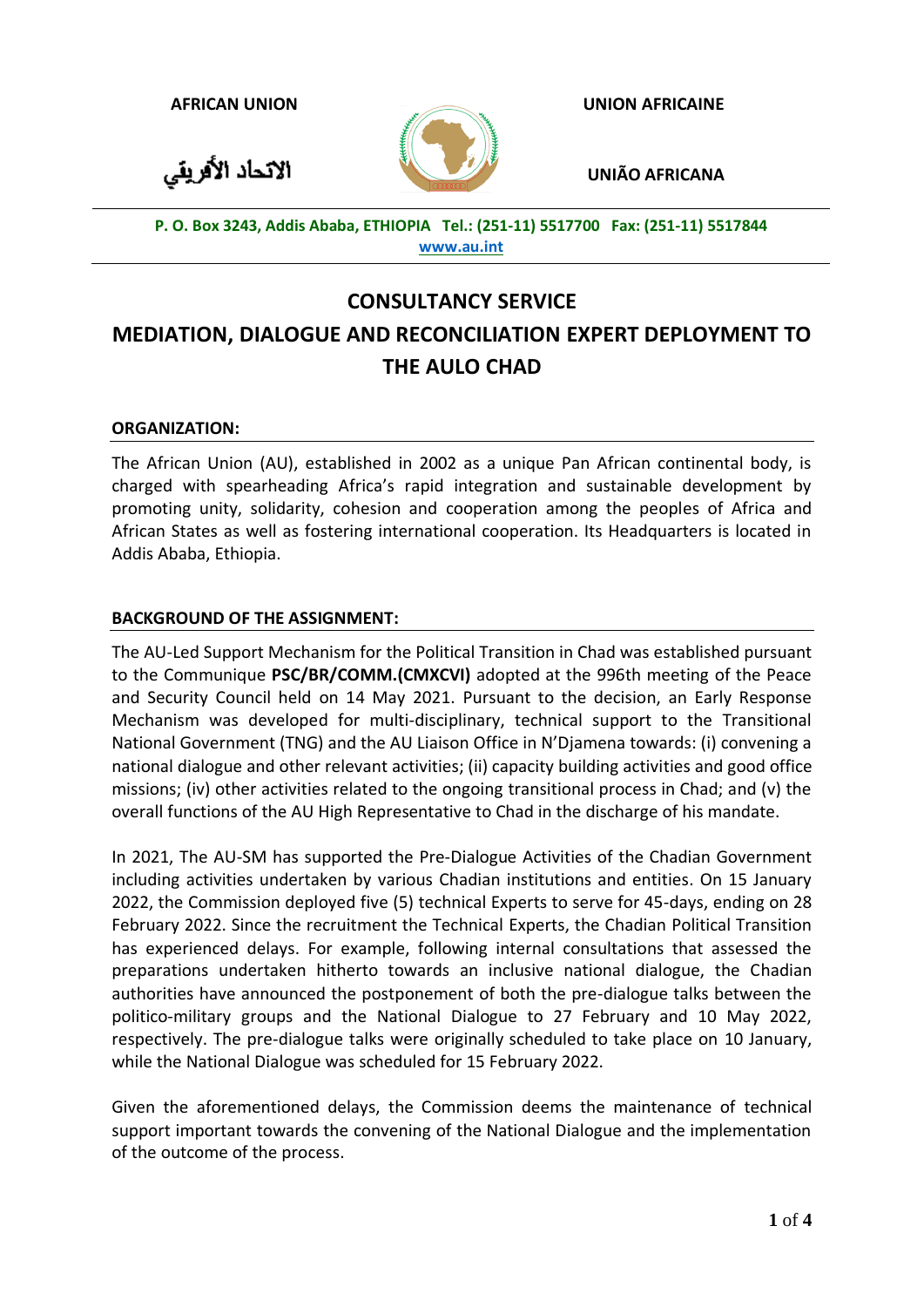# **SCOPE OF THE ASSIGNMENT**

The Expert will provide technical support and expertise on issues around peacebuilding, mediation, dialogue and reconciliation, and advocate for inclusive approaches to be utilized and mainstreamed in such processes at all times. This will include providing strategic and technical support to ongoing efforts by the transitional government to organize inclusive national dialogue and reconciliation processes.

The Expert will be responsible for the following duties:

- a) Support the design of a gender-sensitive and inclusive strategy for the dialogue process, and provide technical facilitation in the convening of the dialogue;
- b) Maintain good knowledge on the political developments in Chad, as well as any other relevant national or regional dynamics influencing the country, including the relevant stakeholders, in order to anticipate their expected impact on the ongoing dialogue, or any other mediation-related processes;
- c) Support the convening of regular consultations, meetings or workshops with relevant stakeholders (including civil society, women, youth and marginalized groups), in order to ensure that key emerging issues are considered in the overall dialogue process;
- d) Maintain meticulous records in documenting and managing knowledge related to mediation, and the national dialogue process in Chad. This will include through regular engagement with the AU Liaison Office to Chad, the Knowledge Management Team of PAPS department at the AUC, to ensure relevant knowledge is gathered in a central database for easy reference and future dissemination on best practices and lessons learned;
- e) Develop and maintain relations with government officials and national stakeholders, and support the development and management of partnerships with regional and international organizations present in Chad, working on mediation and dialogue issues;
- f) Perform any other related duties as may be assigned by the direct supervisor or the SRCC.

# **ORGANIZATIONAL SETTING AND REPORTING:**

Working within the framework of the African Union's support to the Transitional Government in the Republic of Chad, particularly in convening a national dialogue, the **Mediation, Dialogue and Reconciliation Expert** will be under the direct supervision of the Special Representative of the Chairperson of the Commission (SRCC) in the AULO to Chad.

# **DELIVERABLES:**

A monthly Report of activities undertaken to be submitted to the Mediation and Dialogue Division for administrative purposes. Substantive reports will be submitted to the SRCC on a needs basis.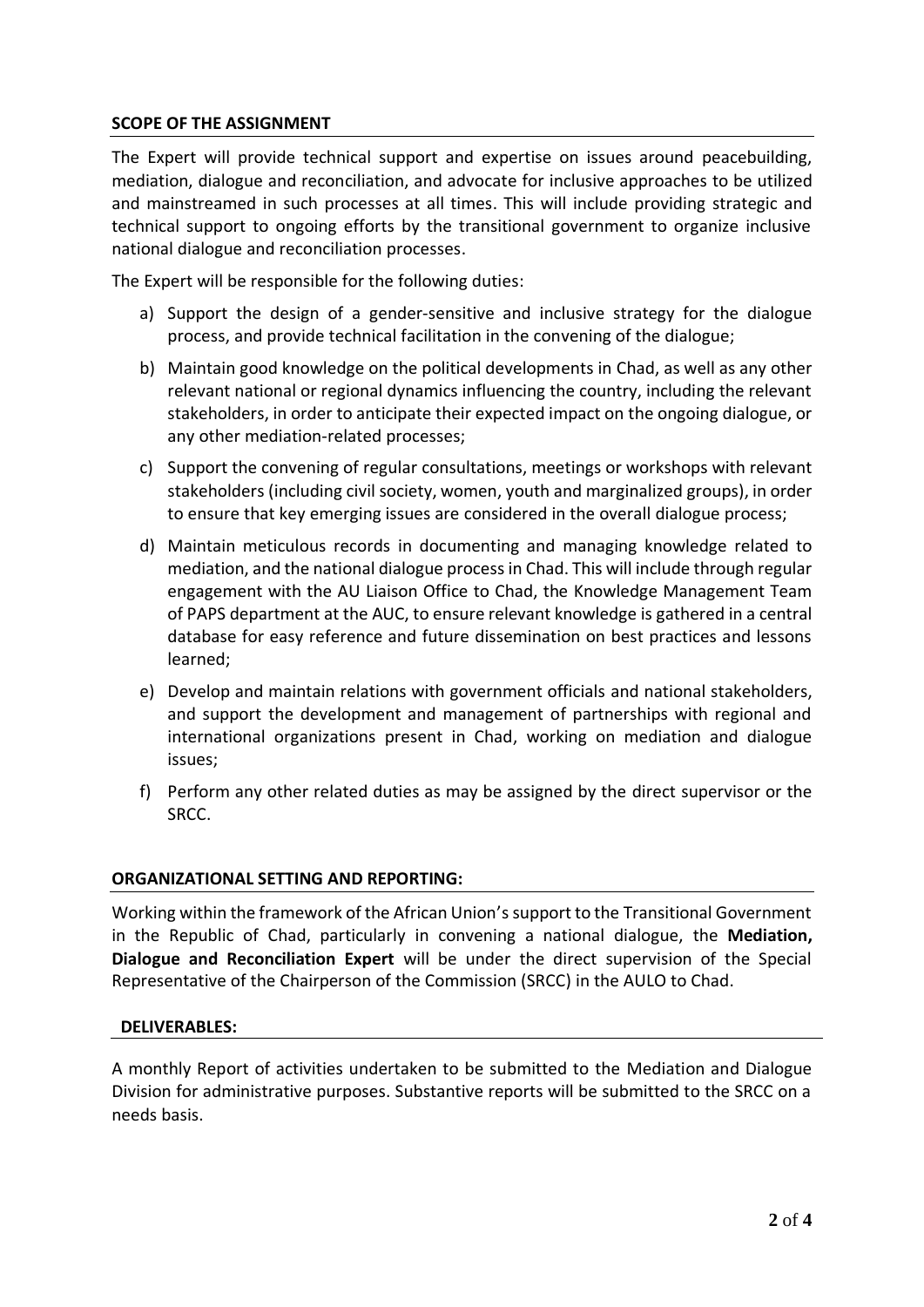# **DURATION OF THE ASSIGNMENT:**

The appointment shall be for a period of six (6) months, from July 2022 to December 2022.

#### **DUTY STATION**

The duty Station shall be CHAD.

#### **COST ESTIMATE:**

A lump sum amount of **\$44,945.82** will be paid in six (6) months up on submission of the monthly report.

#### **QUALIFICATIONS AND EXPERIENCES REQUIRED:**

The qualified candidate should have:

- a) A Master's university Degree in Peace & Security Studies, Conflict Studies, International Studies, Political Science, Public Policy, Law, Development Studies, Social Studies, or other related disciplines, with at least 5 years relevant experience. A Bachelor degree in the above-mentioned fields with at least 7 years relevant experience will be considered in lieu of a Master's degree. Additional trainings or certification in the field of mediation would be an added advantage;
- b) A minimum of 5 years working experience in the field of mediation, conflict prevention, conflict management or peacebuilding. Concrete experience in supporting a mediation or dialogue process would be an added advantage;
- c) Good comparative knowledge of the AU mediation structures, or the existing mediation structures of Regional Economic Communities/Regional Mechanisms (RECs/RMs) or the UN would be desirable;
- d) Knowledge of Chad Peace Security and Governance issues.

# **LANGUAGE REQUIREMENT:**

Proficiency in **French** is required. Knowledge in one or more AU languages would be an added advantage.

# **EVALUATION AND QUALIFICATION CRITERIA**

The African Union Commission now invites eligible Individual Consultants to indicate their interest in providing the Services. Interested candidate must provide information demonstrating that he/she has the required qualifications and relevant experience to perform the Services.

For evaluation the following criteria will be applied:

a) General Education Qualification and Relevant Training (40)